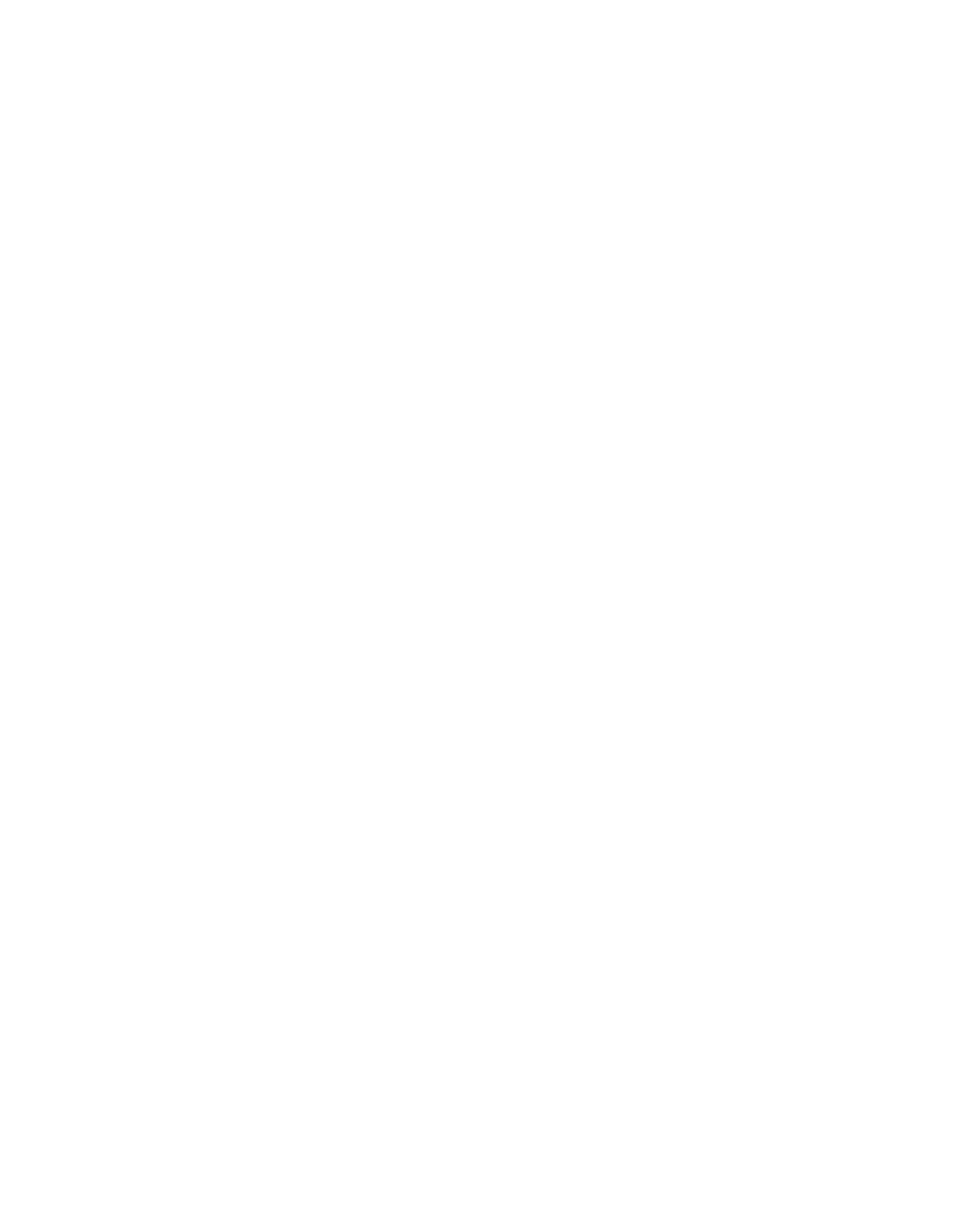#### **Table of Contents**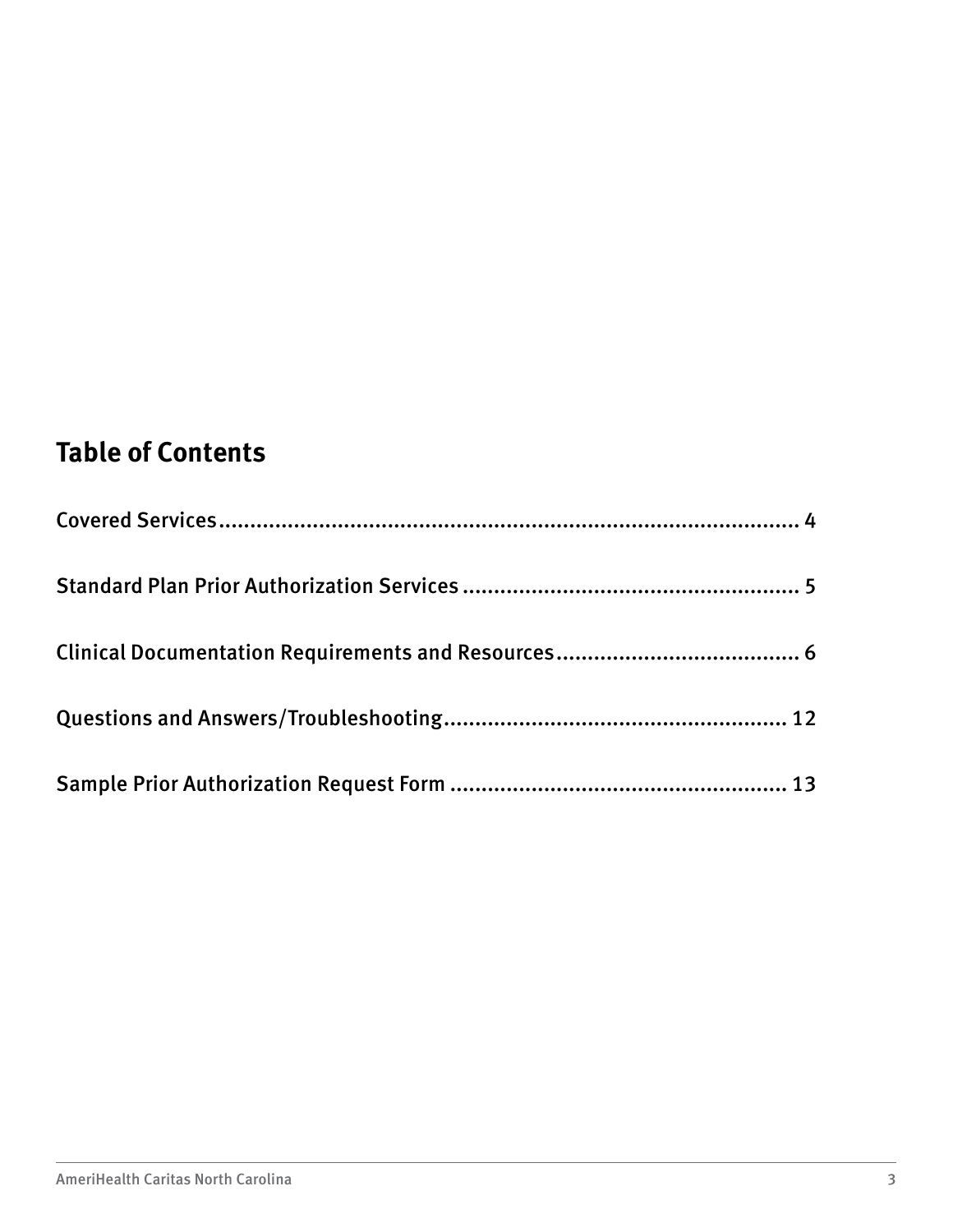### <span id="page-3-0"></span>**Covered Services**

| <b>Standard Plan and Tailored Plans</b><br>(LME-MCOs)                                                             | <b>Tailored Plan</b><br>(LME-MCOs)                                                       |
|-------------------------------------------------------------------------------------------------------------------|------------------------------------------------------------------------------------------|
| Inpatient behavioral health services                                                                              | Residential treatment facility services                                                  |
| Outpatient behavioral health emergency room services                                                              | Child and adolescent day treatment services                                              |
| Outpatient behavioral health services provided<br>by direct-enrolled providers                                    | Intensive in-home services                                                               |
| Peer support services                                                                                             | Multisystemic therapy services                                                           |
| Partial hospitalization                                                                                           | Psychiatric residential treatment facilities (PRTFs)                                     |
| Mobile crisis management                                                                                          | Assertive community treatment (ACT)                                                      |
| Facility-based crisis services for<br>children and adolescents                                                    | Community support team (CST)                                                             |
| Professional treatment services in<br>facility-based crisis program                                               | Psychosocial rehabilitation                                                              |
| Outpatient opioid treatment                                                                                       | Substance abuse intensive outpatient program (SAIOP)                                     |
| Ambulatory detoxification                                                                                         | Substance abuse comprehensive outpatient<br>treatment program (SACOT)                    |
| Research-based behavioral health treatment                                                                        | Substance abuse nonmedical community<br>residential treatment                            |
| Diagnostic assessment                                                                                             | Substance abuse medically monitored<br>residential treatment                             |
| Nonhospital medical detoxification                                                                                | Intermediate care facilities for individuals<br>with intellectual disabilities (ICF/IID) |
| Medically supervised or alcohol and drug<br>abuse treatment center (ADATC) detoxification<br>crisis stabilization | <b>Waiver services:</b><br>• Innovations<br>$\cdot$ TBI<br>• $1915(b)(3)$                |
| Institute for Mental Disease (IMD)                                                                                | State-funded BH and I/DD                                                                 |
| <b>EPSDT</b>                                                                                                      | State-funded TBI                                                                         |
| Behavioral health urgent care                                                                                     |                                                                                          |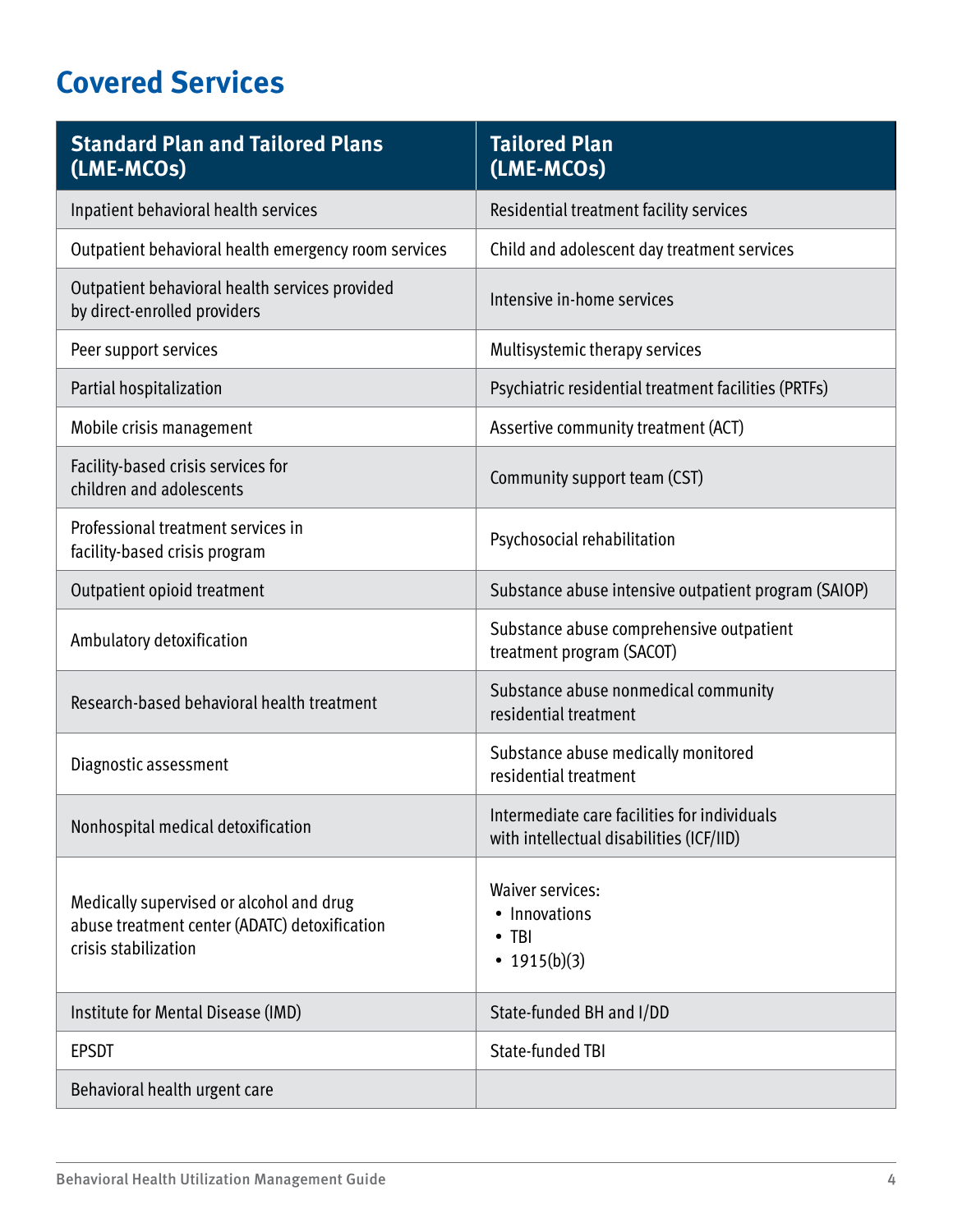#### <span id="page-4-0"></span>**Standard Plan Prior Authorization Requirements**

#### **1. Covered services that do require prior authorization:**

- a. All out-of-network services, except emergency services
- b. Psychiatric in-patient hospitalization including Institute for Mental Disease
- c. Behavioral health partial hospitalization
- d. Mobile crisis management (for units beyond the initial 32)
- e. Professional treatment services in facility-based crisis programs (following the initial seven days/112 units)
- f. Outpatient opioid treatment
- g. Ambulatory detoxifcation
- h. Nonhospital medical detoxifcation
- i. Medically supervised or alcohol or drug abuse treatment center detoxifcation crisis stabilization/ADATC (following frst eight hours or one business day of admission)
- j. Electroconvulsive therapy (ECT)
- k. Psychological testing (following eight hours/units in a fscal year)
- l. Peer support services (following 24 unmanaged visits in a fscal year)
- **2. Covered services that do not require prior authorization for in-network providers: All services requested by out-of-network providers require prior authorization. No referral or authorization is required for a mental health or substance-dependence assessment.** 
	- a. Diagnostic assessment
	- b. Outpatient behavioral health emergency department services
	- c. Medication-assisted treatment (MAT)
	- d. Psychiatric and substance use disorder outpatient and medication management services
		- i. Adult (ages 21 and over) beneft limitation is eight units per state fscal year
		- ii. Children and adolescents (under age 21) requiring more than 16 units per state fscal year will require a prior authorization
	- e. Psychological testing (eight hours/units allowed in a fscal year)
	- f. Peer-support services (24 visits allowed in a fscal year)
- **3. Covered services that do not require prior authorization for in-network providers, but require notifcation for auto-approval:** 
	- a. First 32 units of mobile crisis management (within two business days post service)
	- b. Facility-based crisis services for children and adolescents (within two business days post service)
	- c. Professional services in facility-based crisis programs (within seven business days/112 units)
	- d. Behavioral health urgent care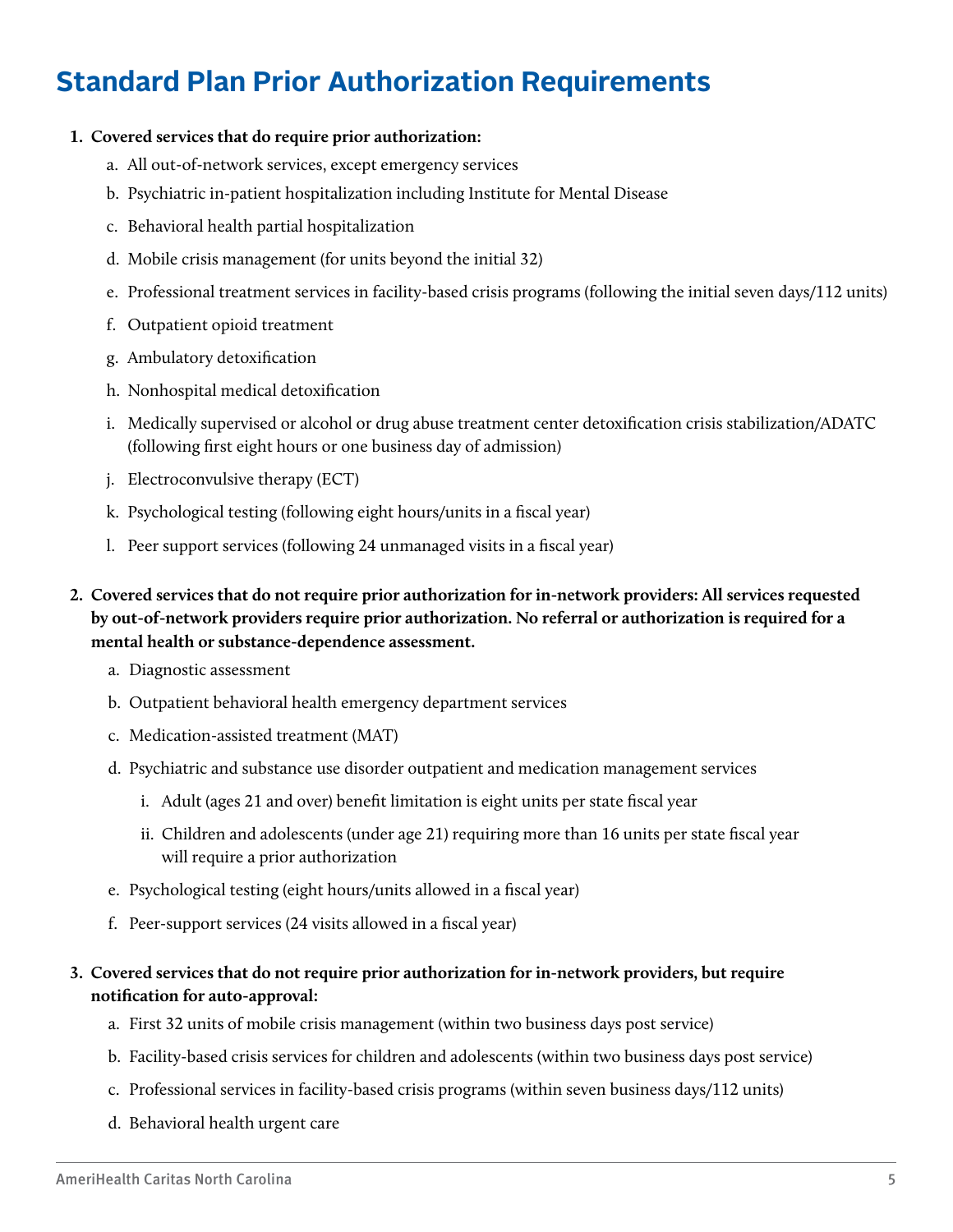| <b>Service</b>                                                                                              | <b>Recommended Clinical</b><br><b>Documentation and Resources</b>                                                                                                                                                                                                                                                                                                                                                                                                                                                                                              | <b>Expected</b><br><b>Determination</b><br><b>Times</b>   |                                                    |  |  |  |
|-------------------------------------------------------------------------------------------------------------|----------------------------------------------------------------------------------------------------------------------------------------------------------------------------------------------------------------------------------------------------------------------------------------------------------------------------------------------------------------------------------------------------------------------------------------------------------------------------------------------------------------------------------------------------------------|-----------------------------------------------------------|----------------------------------------------------|--|--|--|
|                                                                                                             | NC Medicaid: Inpatient Behavioral Health<br>Services, 8-B. (ncdhhs.gov)                                                                                                                                                                                                                                                                                                                                                                                                                                                                                        | <b>Provider Portal</b><br>Fax<br><b>Telephonic Review</b> | 72 hours                                           |  |  |  |
| Psychiatric<br>Inpatient<br>Hospitalization<br>(including<br><b>Institute for</b><br><b>Mental Disease)</b> | Clinical documentation required for review:<br>• Presenting problem, including activities of daily living, social, educational, home,<br>legal and community concerns<br><b>Diagnoses</b><br>$\bullet$<br>Medications with dosages and frequency<br>$\bullet$<br>• ASAM criteria (if applicable)<br>Safety precautions<br>٠<br><b>Risk status</b><br>$\bullet$<br>Mental status exam<br>$\bullet$<br><b>Previous treatment history</b><br>٠<br>Family and support systems<br>٠<br>• Treatment plan and progress (if applicable)<br>Discharge plan<br>$\bullet$ |                                                           |                                                    |  |  |  |
|                                                                                                             | NC Medicaid: Enhanced Mental Health and<br>Substance Abuse Services, 8A. (ncdhhs.gov)                                                                                                                                                                                                                                                                                                                                                                                                                                                                          | <b>Provider Portal</b><br>Fax                             | Continuations will<br>be determined in<br>72 hours |  |  |  |
| <b>Mobile Crisis</b><br><b>Management</b>                                                                   | Clinical documentation required for review:<br>Initial:<br>Faxed prior authorization form with notification of 32 units<br>٠                                                                                                                                                                                                                                                                                                                                                                                                                                   |                                                           |                                                    |  |  |  |
|                                                                                                             | Continuation:<br>• Faxed prior authorization form<br>• Reason for continuation of services past 32 units                                                                                                                                                                                                                                                                                                                                                                                                                                                       |                                                           |                                                    |  |  |  |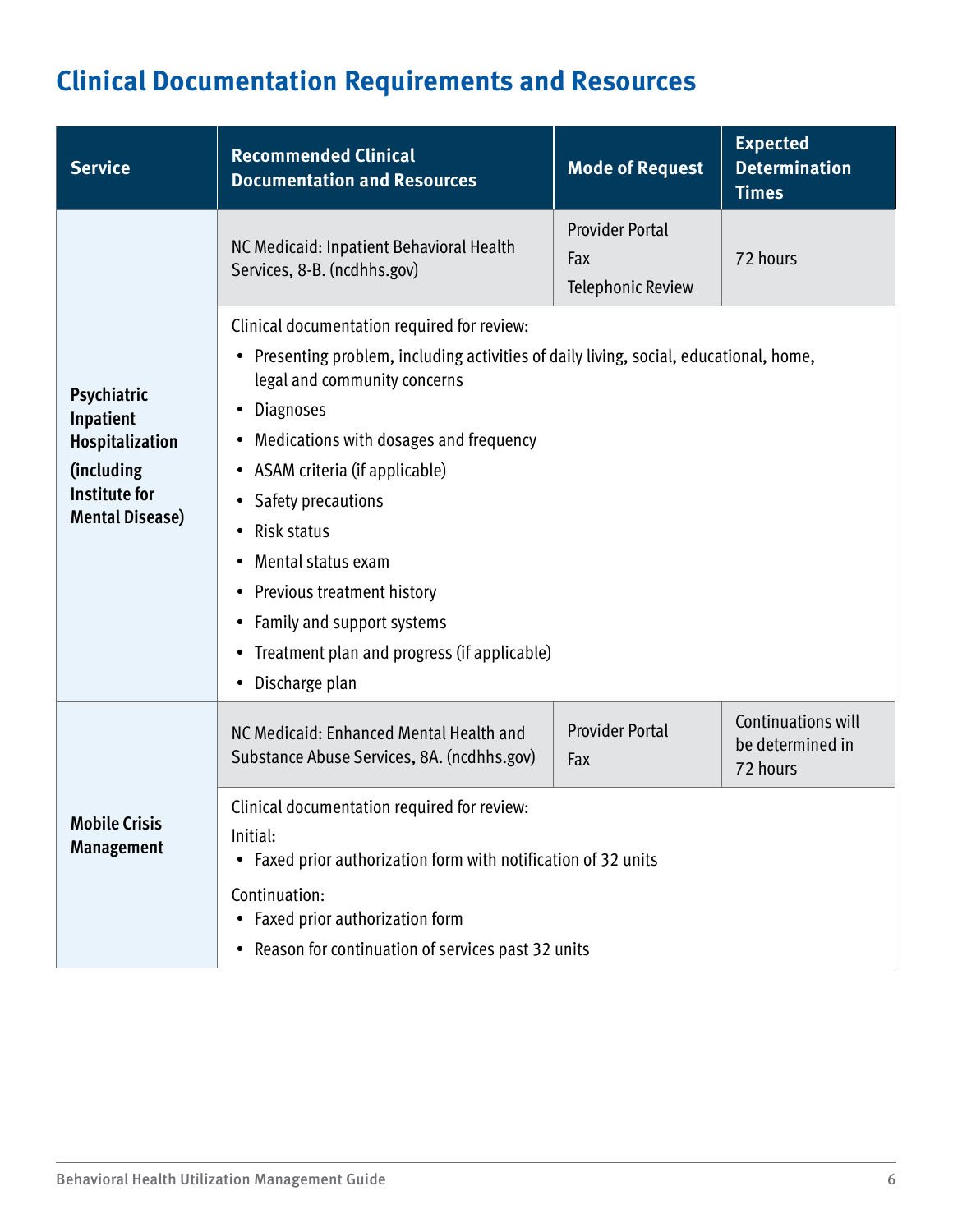| <b>Service</b>                                                                                    | <b>Recommended Clinical</b><br><b>Documentation and Resources</b>                                                                                                                                                                                                                                                                                                                                                                                                                                                                 | <b>Mode of Request</b>        | <b>Expected</b><br><b>Determination</b><br><b>Times</b> |  |  |  |
|---------------------------------------------------------------------------------------------------|-----------------------------------------------------------------------------------------------------------------------------------------------------------------------------------------------------------------------------------------------------------------------------------------------------------------------------------------------------------------------------------------------------------------------------------------------------------------------------------------------------------------------------------|-------------------------------|---------------------------------------------------------|--|--|--|
|                                                                                                   | NC Medicaid: Enhanced Mental Health and<br>Substance Abuse Services, 8A. (ncdhhs.gov)                                                                                                                                                                                                                                                                                                                                                                                                                                             | <b>Provider Portal</b><br>Fax | 14 calendar days                                        |  |  |  |
| <b>Partial</b><br>Hospitalization                                                                 | Clinical documentation required for review:<br>• Service order<br>• Presenting problem, including activities of daily living, social, educational, home,<br>legal and community concerns<br><b>Diagnoses</b><br>٠<br>Medications with dosages and frequency<br>Risk status<br>٠<br>Mental status exam<br>٠<br>• Previous treatment history<br>Family and support systems<br>٠<br>• Treatment plan<br>• Progress (if applicable)<br>Discharge plan                                                                                 |                               |                                                         |  |  |  |
|                                                                                                   | NC Medicaid: Enhanced Mental Health and<br>Substance Abuse Services, 8A. (ncdhhs.gov)                                                                                                                                                                                                                                                                                                                                                                                                                                             | <b>Provider Portal</b><br>Fax | 72 hours                                                |  |  |  |
| Professional<br><b>Treatment</b><br>Services in<br><b>Facility-Based</b><br><b>Crisis Program</b> | Clinical documentation required for review:<br>• Presenting problem, including activities of daily living, social, educational, home,<br>legal and community concerns<br><b>Diagnoses</b><br>٠<br>Medications with dosages and frequency<br>٠<br>ASAM criteria (if applicable)<br>٠<br><b>Safety precautions</b><br>٠<br>Risk status<br>$\bullet$<br>Mental status exam<br>٠<br>Previous treatment history<br>٠<br>Family and support systems<br>٠<br>Treatment plan progress (if applicable)<br>٠<br>Discharge plan<br>$\bullet$ |                               |                                                         |  |  |  |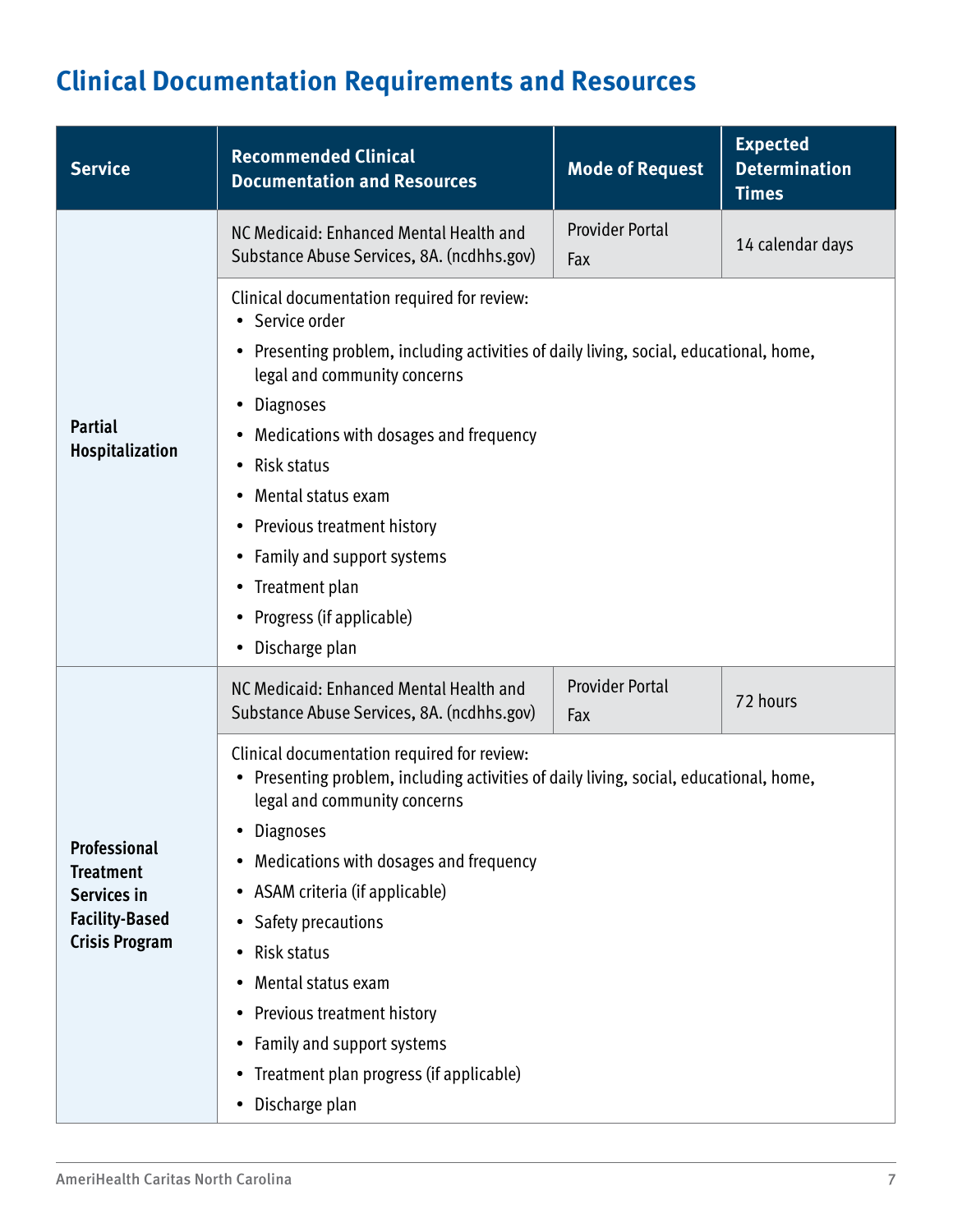<span id="page-7-0"></span>

| <b>Service</b>                                    | <b>Recommended Clinical</b><br><b>Documentation and Resources</b>                                                                                                                                                                                                                                                                                                                                                                                                                                 | <b>Mode of Request</b>                                    | <b>Expected</b><br><b>Determination</b><br><b>Times</b> |  |  |  |
|---------------------------------------------------|---------------------------------------------------------------------------------------------------------------------------------------------------------------------------------------------------------------------------------------------------------------------------------------------------------------------------------------------------------------------------------------------------------------------------------------------------------------------------------------------------|-----------------------------------------------------------|---------------------------------------------------------|--|--|--|
|                                                   | NC Medicaid: Enhanced Mental Health and<br>Substance Abuse Services, 8A. (ncdhhs.gov)                                                                                                                                                                                                                                                                                                                                                                                                             | <b>Provider Portal</b><br>Fax<br><b>Telephonic Review</b> | 72 hours                                                |  |  |  |
| <b>Ambulatory Detox</b>                           | Clinical documentation required for review:<br>• Presenting problem, including activities of daily living, social, educational, home,<br>legal and community concerns<br><b>Diagnoses</b><br>$\bullet$<br>• Medications with dosages and frequency<br>• ASAM criteria<br>• Safety precautions<br>Risk status<br>$\bullet$<br>Mental status exam<br>$\bullet$<br>• Previous treatment history<br>• Family and support systems<br>• Treatment plan and progress (if applicable)<br>• Discharge plan |                                                           |                                                         |  |  |  |
|                                                   | NC Medicaid: Enhanced Mental Health and<br>Substance Abuse Services, 8A. (ncdhhs.gov)                                                                                                                                                                                                                                                                                                                                                                                                             | <b>Provider Portal</b><br>Fax<br><b>Telephonic Review</b> | 72 hours                                                |  |  |  |
| <b>ADATC Detox Crisis</b><br><b>Stabilization</b> | Clinical documentation required for review:<br>• Presenting problem, including activities of daily, social, educational, home, legal and<br>community concerns<br><b>Diagnoses</b><br>Medications with dosages and frequency<br>ASAM criteria<br>Safety precautions<br>Risk status<br>٠<br>Mental status exam<br>Previous treatment history<br>٠<br>Family and support systems<br>• Treatment plan and progress (if applicable)<br>Discharge plan                                                 |                                                           |                                                         |  |  |  |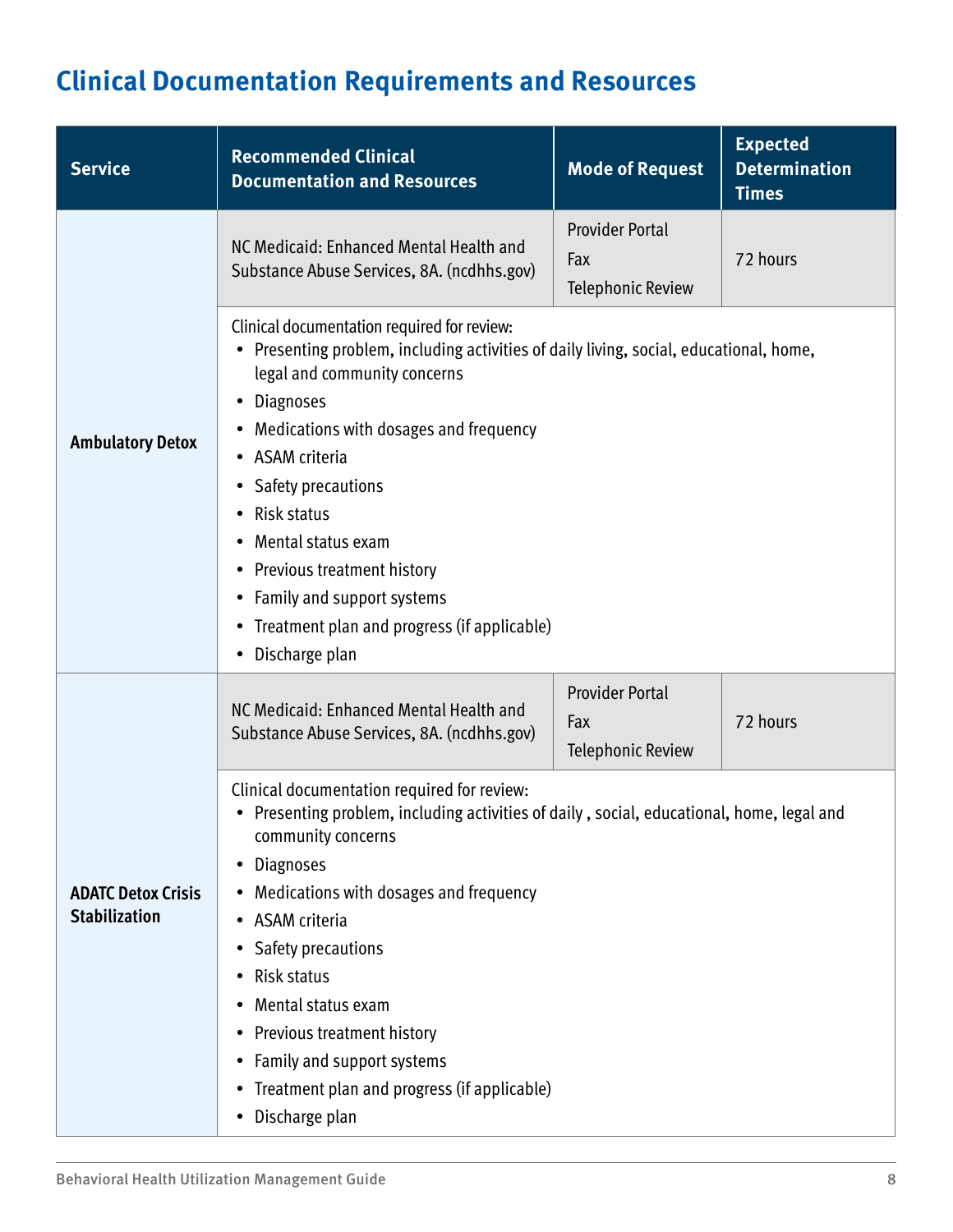| <b>Service</b>             | <b>Recommended Clinical</b><br><b>Documentation and Resources</b>                                                      | <b>Mode of Request</b>          | <b>Expected</b><br><b>Determination</b><br><b>Times</b> |  |  |  |  |
|----------------------------|------------------------------------------------------------------------------------------------------------------------|---------------------------------|---------------------------------------------------------|--|--|--|--|
|                            | NC Medicaid: Enhanced Mental Health and<br>Substance Abuse Services, 8A. (ncdhhs.gov)                                  | <b>Provider Portal</b><br>Fax   | 14 calendar days                                        |  |  |  |  |
|                            | Clinical documentation required for review:<br>• Service order                                                         |                                 |                                                         |  |  |  |  |
|                            | • Presenting problem, including activities of daily living, social, educational, home,<br>legal and community concerns |                                 |                                                         |  |  |  |  |
|                            | <b>Diagnoses</b><br>٠                                                                                                  |                                 |                                                         |  |  |  |  |
| <b>Outpatient Opioid</b>   | • Medications with dosages and frequency                                                                               |                                 |                                                         |  |  |  |  |
| <b>Treatment</b>           | • ASAM criteria                                                                                                        |                                 |                                                         |  |  |  |  |
|                            | <b>Safety precautions</b><br>٠                                                                                         |                                 |                                                         |  |  |  |  |
|                            | • Risk status                                                                                                          |                                 |                                                         |  |  |  |  |
|                            | Mental status exam<br>٠                                                                                                |                                 |                                                         |  |  |  |  |
|                            | • Previous treatment history                                                                                           |                                 |                                                         |  |  |  |  |
|                            | • Family and support systems                                                                                           |                                 |                                                         |  |  |  |  |
|                            | • Treatment plan                                                                                                       |                                 |                                                         |  |  |  |  |
|                            | • Progress (if applicable)                                                                                             |                                 |                                                         |  |  |  |  |
|                            | Discharge plan<br>٠                                                                                                    |                                 |                                                         |  |  |  |  |
|                            | NC DMA: Title of Policy, Clinical Coverage                                                                             | <b>Provider Portal</b>          |                                                         |  |  |  |  |
|                            | Policy No. (ncdhhs.gov)                                                                                                | Fax<br><b>Telephonic Review</b> | 72 hours                                                |  |  |  |  |
|                            |                                                                                                                        |                                 |                                                         |  |  |  |  |
| <b>Facility-Based</b>      | Clinical documentation required for review:<br>Service order, including preadmission nursing screening<br>٠            |                                 |                                                         |  |  |  |  |
| <b>Crisis for Children</b> | Comprehensive clinical assessment<br>$\bullet$                                                                         |                                 |                                                         |  |  |  |  |
| and Adolescents            | <b>Diagnoses</b><br>٠                                                                                                  |                                 |                                                         |  |  |  |  |
|                            | Medications with dosages and frequency<br>٠                                                                            |                                 |                                                         |  |  |  |  |
|                            | Treatment plan<br>٠                                                                                                    |                                 |                                                         |  |  |  |  |
|                            | Progress (if applicable)<br>٠                                                                                          |                                 |                                                         |  |  |  |  |
|                            | • Discharge plan                                                                                                       |                                 |                                                         |  |  |  |  |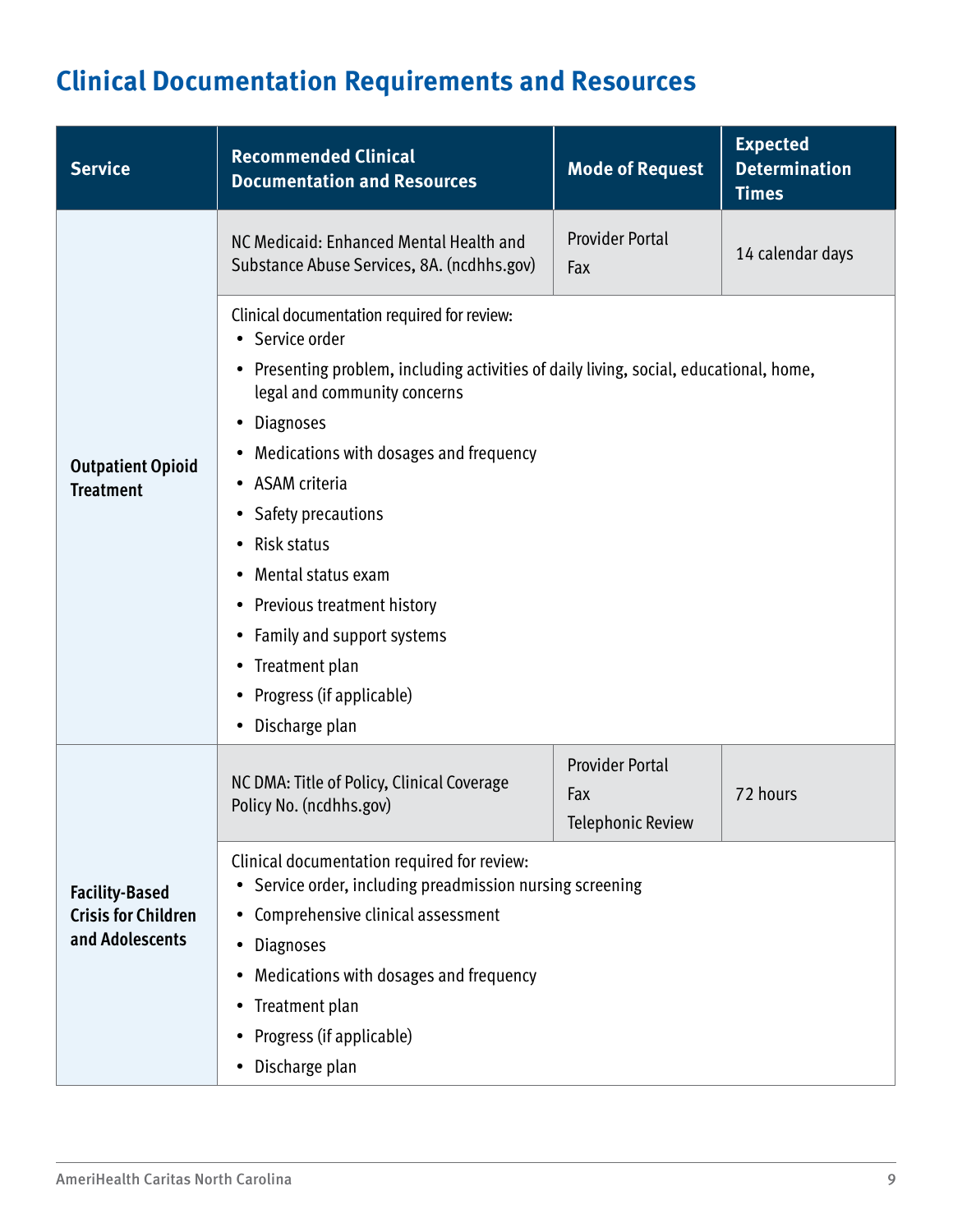| <b>Service</b>                                                    | <b>Recommended Clinical</b><br><b>Documentation and Resources</b>                                                                                                                                                                                                                                                                                                                                                                                                                                                                                                                                                                                                                                                                                                                                                                                                                                                                                                                                 | <b>Expected</b><br><b>Mode of Request</b><br><b>Determination</b><br><b>Times</b> |                  |  |  |  |  |
|-------------------------------------------------------------------|---------------------------------------------------------------------------------------------------------------------------------------------------------------------------------------------------------------------------------------------------------------------------------------------------------------------------------------------------------------------------------------------------------------------------------------------------------------------------------------------------------------------------------------------------------------------------------------------------------------------------------------------------------------------------------------------------------------------------------------------------------------------------------------------------------------------------------------------------------------------------------------------------------------------------------------------------------------------------------------------------|-----------------------------------------------------------------------------------|------------------|--|--|--|--|
|                                                                   | NC Medicaid: Outpatient Behavioral Health<br>Services, 8C. (ncdhhs.gov)                                                                                                                                                                                                                                                                                                                                                                                                                                                                                                                                                                                                                                                                                                                                                                                                                                                                                                                           | <b>Provider Portal</b><br>Fax                                                     | 14 calendar days |  |  |  |  |
| <b>Outpatient</b><br><b>Behavioral Health</b><br><b>Treatment</b> | Clinical documentation required for review:<br>• Service order<br>Comprehensive clinical assessment<br>٠<br><b>Diagnoses</b><br>٠<br>Medications with dosages and frequency<br>٠<br>Progress (if applicable)<br>٠<br>• Treatment plan<br>• Discharge plan                                                                                                                                                                                                                                                                                                                                                                                                                                                                                                                                                                                                                                                                                                                                         |                                                                                   |                  |  |  |  |  |
|                                                                   | NC Medicaid: Outpatient Behavioral Health<br>Services, 8C. (ncdhhs.gov)                                                                                                                                                                                                                                                                                                                                                                                                                                                                                                                                                                                                                                                                                                                                                                                                                                                                                                                           | <b>Provider Portal</b><br>Fax                                                     | 14 calendar days |  |  |  |  |
| Psychological<br>Testing                                          | Clinical documentation required for review:<br>• Service order<br>• Comprehensive clinical assessment<br><b>Diagnoses</b><br>٠<br>Medications with dosages and frequency<br>$\bullet$<br>Specific tests to be performed (examples):<br>$\bullet$<br>Wechsler Adult Intelligence Scale-IV (WAIS) (120 minutes)<br>Vineland Adaptive Behavior Scales (60 minutes)<br>- Personality Assessment Inventory (PAI) (60 minutes)<br>Wisconsin Card Sorting Test (WCST) (45 minutes)<br>Neurological Assessment Battery (NAB) 5 (4 hours)<br>Brief Visuospatial Memory Test-Revised (BVMT-R) (1 hour)<br>Autism Checklist (15 minutes)<br>Autism Diagnostic Observation Scale (ADOS) (120 minutes)<br>Conner's Continuous Performance Test II (60 minutes)<br>ADHD Rating Scale (15 minutes)<br>Behavior Rating and Inventory of Executive Functioning (BRIEF) (60 minutes)<br>Minnesota Multiphasic Personality Inventory-2/Minnesota Multiphasic Personality<br>Inventory-Adolescent (MMPI) (60 minutes) |                                                                                   |                  |  |  |  |  |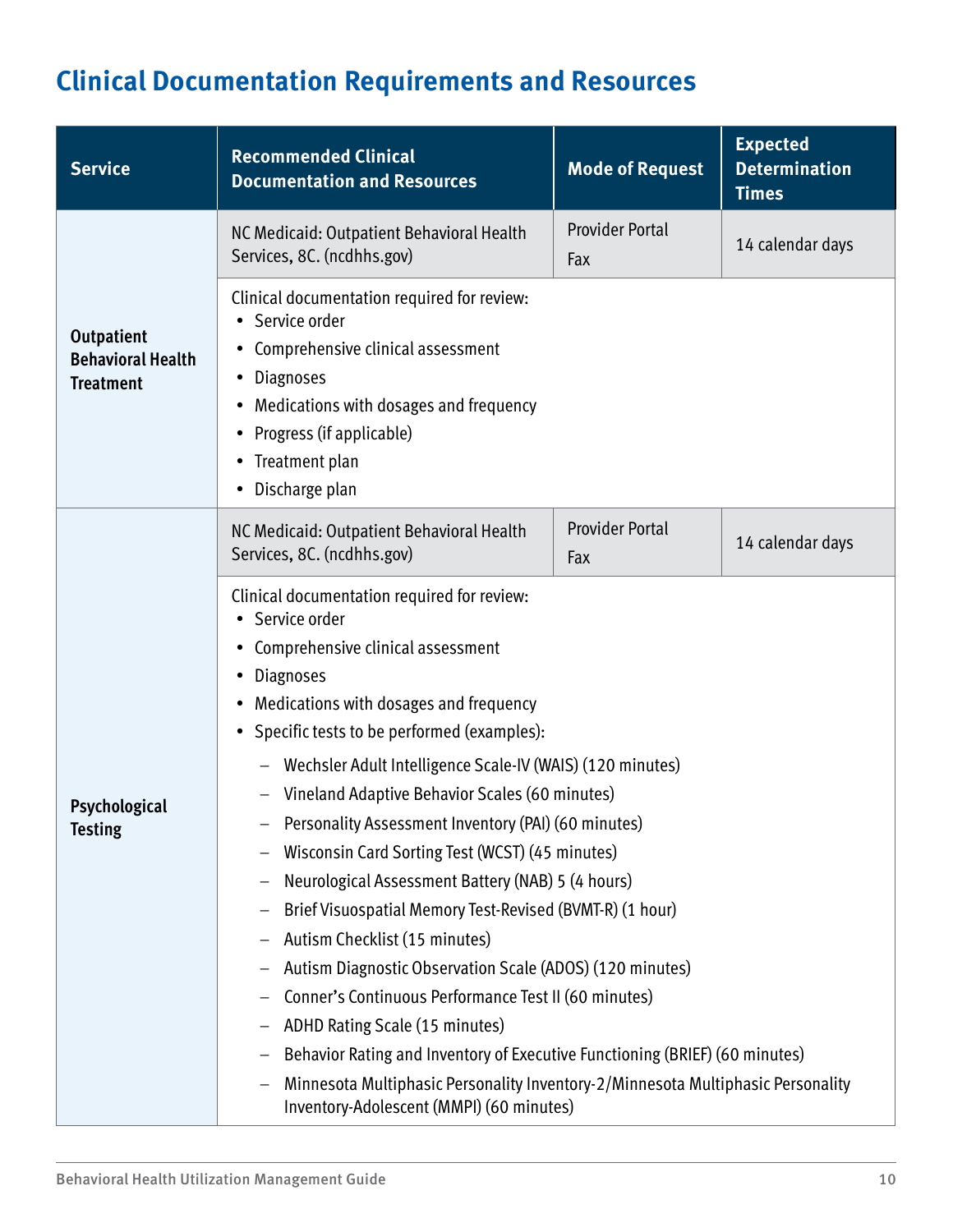| <b>Service</b>                                                                                                        | <b>Recommended Clinical</b><br><b>Documentation and Resources</b>                                                                                                                                                                                                           | <b>Expected</b><br><b>Determination</b><br><b>Times</b> |                  |  |  |  |
|-----------------------------------------------------------------------------------------------------------------------|-----------------------------------------------------------------------------------------------------------------------------------------------------------------------------------------------------------------------------------------------------------------------------|---------------------------------------------------------|------------------|--|--|--|
|                                                                                                                       | NC Medicaid: (RB-BHT) & (ASD), 8F. (ncdhhs.<br>gov)                                                                                                                                                                                                                         | <b>Provider Portal</b><br>Fax                           | 14 calendar days |  |  |  |
| <b>Research-Based</b><br><b>Behavioral Health</b><br><b>Treatment for</b><br><b>Autism Spectrum</b><br>Disorder (ASD) | Clinical documentation required for review:<br>• Service order<br>• Comprehensive clinical assessment<br><b>Diagnoses</b><br>٠<br>Medications with dosages and frequency<br>٠<br>Progress (if applicable)<br>$\bullet$<br>Treatment plan<br>٠<br>• Discharge plan           |                                                         |                  |  |  |  |
|                                                                                                                       | NC Medicaid: Peer Support Services, 8G.<br>(ncdhhs.gov)                                                                                                                                                                                                                     | <b>Provider Portal</b><br>Fax                           | 14 calendar days |  |  |  |
| <b>Peer Support</b><br><b>Services</b>                                                                                | Clinical documentation required for review:<br>• Service order<br>• Comprehensive clinical assessment<br>Medications with dosages and frequency<br>$\bullet$<br>• ASAM criteria<br>• Treatment plan<br>Progress (if applicable)<br>$\bullet$<br>Discharge plan<br>$\bullet$ |                                                         |                  |  |  |  |
| <b>Behavioral Health</b><br><b>Urgent Care</b>                                                                        | NC Medicaid: Behavioral Health Urgent Care<br>(BHUC) Policy (ncdhhs.gov)                                                                                                                                                                                                    | <b>Provider Portal</b><br>Fax<br>*Notification Only     | 14 calendar days |  |  |  |
| (BHUC)                                                                                                                | Notification of service is required within two (2) business days after services.<br>Submit a Prior Authorization Request Form for notification. Authorization number<br>provided for claims purposes only.                                                                  |                                                         |                  |  |  |  |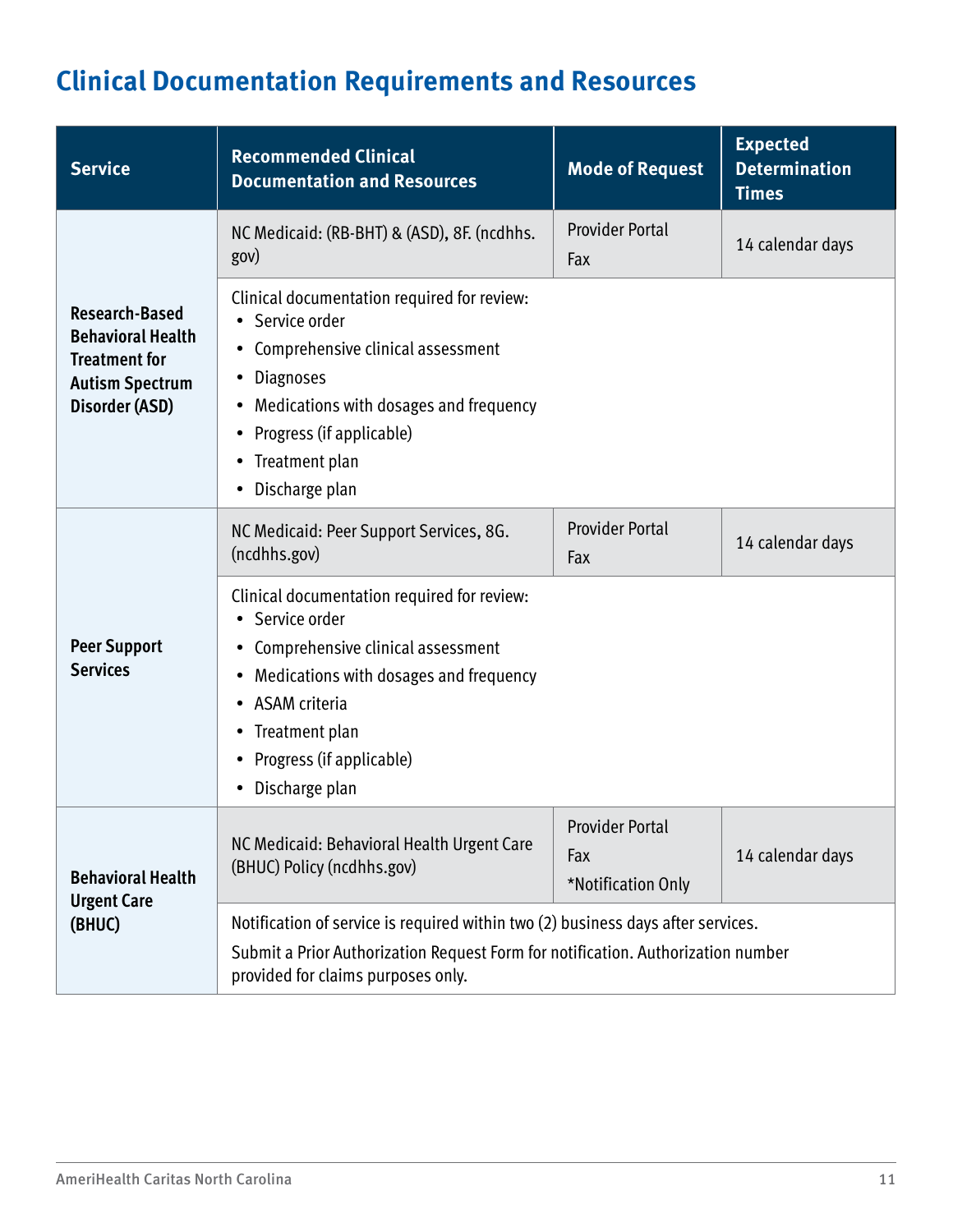#### **Questions and Answers/Troubleshooting**

#### **1. My authorization dates do not match what I requested.**

- a. Check to ensure you are not requesting backdating of services.
- b. Contact the Behavioral Health Utilization Management (BH UM) department at **1-833-900-2262** for further clarifcation. BH UM will authorize length of services based on medical necessity per individual member.

#### **2. I received a denial for services based on medical necessity. What should I do?**

- a. Refer to the AmeriHealth Caritas North Carolina Provider Manual and Notice of Adverse Beneft Determination letter.
- b. Ensure that you have, if applicable and you desire to do so, requested a peer-to-peer review with the psychologist and/or physician that issued the denial for services.
- **3. I received an administrative denial notifcation that the services I requested are not a covered beneft for the member. What should I do?** 
	- a. Check the Provider Manual for information on covered benefts.
	- b. Some services are not managed by AmeriHealth Caritas North Carolina, but are still available to the member under a Tailored Plan.
	- c. Contact your Account Executive if you have additional questions.
- **4. I received notifcation that the member is no longer eligible for AmeriHealth Caritas North Carolina. What should I do?** 
	- a. Check with North Carolina Medicaid for guidance on the member's current eligibility.

#### **5. I received notifcation that AmeriHealth Caritas North Carolina's BH UM department could not verify the member's identity and could not process my treatment request. What should I do?**

- a. Resubmit all documentation initially submitted.
- b. AmeriHealth Caritas North Carolina requires proof of at least three of the following forms of identifcation to verify a member's identity:
	- i. Member's name (required);
	- ii. Member's date of birth (required);
	- iii. AmeriHealth Caritas North Carolina ID number or Medicaid ID number.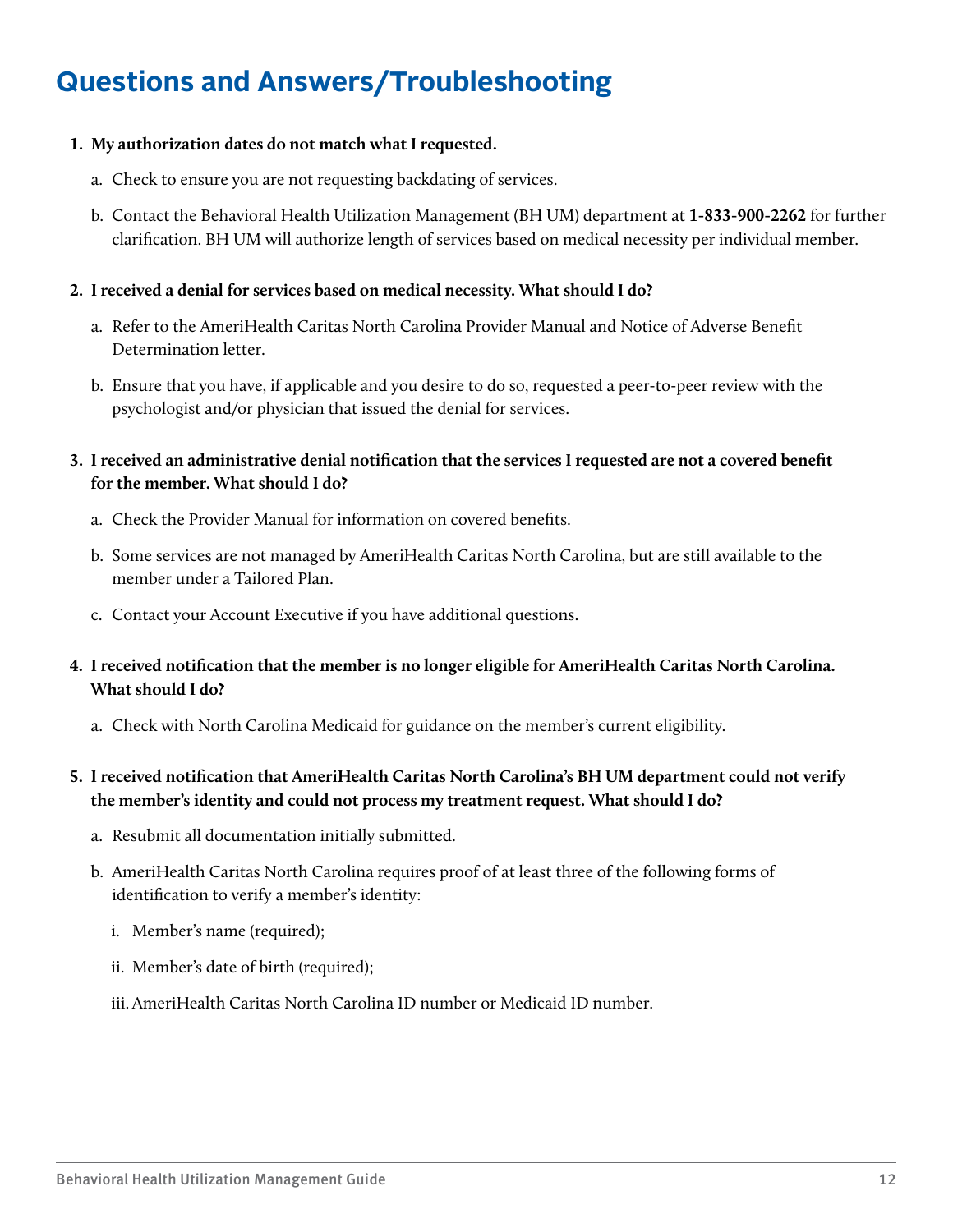

#### **Prior Authorization Request Form**

For prior authorization, fax to **1-833-893-2262**  For inpatient admission notifications and concurrent review, fax to **1-833-894-2262** 

Authorization approves the medical necessity of the requested service only. It does not guarantee payment, nor does it guarantee that the amount billed will be the amount reimbursed. The benefciary must be eligible for NC Medicaid or NC Health Choice on the date of service or the date the equipment or prosthesis is received by the benefciary. **See second page for instructions.** 

| I. General information                                                                       |                                                                                                                                                                                        |          |                              |                                    |                                    |                                                                                                                                                                                                                                                                  |                         |                   |
|----------------------------------------------------------------------------------------------|----------------------------------------------------------------------------------------------------------------------------------------------------------------------------------------|----------|------------------------------|------------------------------------|------------------------------------|------------------------------------------------------------------------------------------------------------------------------------------------------------------------------------------------------------------------------------------------------------------|-------------------------|-------------------|
| 1. Leave blank<br>2. Name (last, first, M.I.): Doe, Jane, E.<br>3. Date of birth: 01/01/2000 |                                                                                                                                                                                        |          |                              |                                    |                                    |                                                                                                                                                                                                                                                                  |                         |                   |
|                                                                                              | 4. Address (street, city, state, ZIP code): 5187 Sample Road, Raleigh, NC 27602                                                                                                        |          |                              |                                    |                                    |                                                                                                                                                                                                                                                                  |                         |                   |
|                                                                                              | 5. NC Medicaid ID number: 123456789<br>6. Diagnosis code: P41.9                                                                                                                        |          |                              |                                    |                                    |                                                                                                                                                                                                                                                                  |                         |                   |
|                                                                                              | 7. Diagnosis description:                                                                                                                                                              |          | Unspecified anxiety disorder |                                    |                                    |                                                                                                                                                                                                                                                                  |                         |                   |
|                                                                                              |                                                                                                                                                                                        |          |                              |                                    |                                    | 8. Name and address of facility where services are to be rendered, if other than home or office: Health North Carolina, 987 Healthy Way, NC                                                                                                                      |                         |                   |
| 9. Inpatient $\_\_$                                                                          | Outpatient                                                                                                                                                                             |          |                              |                                    |                                    |                                                                                                                                                                                                                                                                  |                         |                   |
|                                                                                              | <b>II. Service information</b>                                                                                                                                                         |          |                              |                                    |                                    |                                                                                                                                                                                                                                                                  |                         |                   |
| 10. Ref. $#$                                                                                 | 11. Procedure code                                                                                                                                                                     | 12. From | 13. Through                  |                                    |                                    | 14. Description of service/item                                                                                                                                                                                                                                  |                         | 15. Qty. or units |
| (1)                                                                                          | 96101                                                                                                                                                                                  | 02/15/21 | 05/15/21                     | Psychological testing              |                                    |                                                                                                                                                                                                                                                                  |                         | 5 hours           |
| (2)                                                                                          |                                                                                                                                                                                        |          |                              |                                    |                                    |                                                                                                                                                                                                                                                                  |                         |                   |
| (3)                                                                                          |                                                                                                                                                                                        |          |                              |                                    |                                    |                                                                                                                                                                                                                                                                  |                         |                   |
| (4)                                                                                          |                                                                                                                                                                                        |          |                              |                                    |                                    |                                                                                                                                                                                                                                                                  |                         |                   |
| (5)                                                                                          |                                                                                                                                                                                        |          |                              |                                    |                                    |                                                                                                                                                                                                                                                                  |                         |                   |
| (6)                                                                                          |                                                                                                                                                                                        |          |                              |                                    |                                    |                                                                                                                                                                                                                                                                  |                         |                   |
| (7)                                                                                          |                                                                                                                                                                                        |          |                              |                                    |                                    |                                                                                                                                                                                                                                                                  |                         |                   |
| (8)                                                                                          |                                                                                                                                                                                        |          |                              |                                    |                                    |                                                                                                                                                                                                                                                                  |                         |                   |
| (9)                                                                                          |                                                                                                                                                                                        |          |                              |                                    |                                    |                                                                                                                                                                                                                                                                  |                         |                   |
| (10)                                                                                         |                                                                                                                                                                                        |          |                              |                                    |                                    |                                                                                                                                                                                                                                                                  |                         |                   |
|                                                                                              |                                                                                                                                                                                        |          |                              |                                    |                                    | 16. Detailed explanation of medical necessity for services, equipment, procedures or prostheses (attach additional pages if necessary):<br>Pt. reports feelings of depression, a sense of hopelessness and helpless. He also states that he has fleeting thghts. |                         |                   |
| <b>III. Provider</b>                                                                         |                                                                                                                                                                                        |          |                              |                                    |                                    | IV. Prescribing or performing provider                                                                                                                                                                                                                           |                         |                   |
|                                                                                              | 17. Provider name: Health North Carolina                                                                                                                                               |          |                              |                                    |                                    | 22. Name: Bryce Doe, MD                                                                                                                                                                                                                                          | 23. Phone: 888-777-7777 |                   |
| 18. Address:                                                                                 |                                                                                                                                                                                        |          |                              |                                    |                                    | 24. Address:                                                                                                                                                                                                                                                     |                         |                   |
| 987 Healthy Way, Raleigh, NC 27602                                                           |                                                                                                                                                                                        |          |                              |                                    | 987 Healthy Way, Raleigh, NC 27602 |                                                                                                                                                                                                                                                                  |                         |                   |
| 19. NPI: XXXXXXXXXXX                                                                         |                                                                                                                                                                                        |          |                              |                                    | 25. NPI:<br>XXXXXXXXXXX            |                                                                                                                                                                                                                                                                  |                         |                   |
| 20. Provider taxonomy: XXXXXXXX                                                              |                                                                                                                                                                                        |          |                              | 26. Provider taxonomy:<br>XXXXXXXX |                                    |                                                                                                                                                                                                                                                                  |                         |                   |
|                                                                                              | 27. Fax number:<br>21. Fax number: 888-444-4444<br>888-444-4444                                                                                                                        |          |                              |                                    |                                    |                                                                                                                                                                                                                                                                  |                         |                   |
|                                                                                              | By submitting this form, the provider identified in this Section IV certifies<br>that the information given in Sections I through III of this form are true,<br>accurate and complete. |          |                              |                                    |                                    |                                                                                                                                                                                                                                                                  |                         |                   |